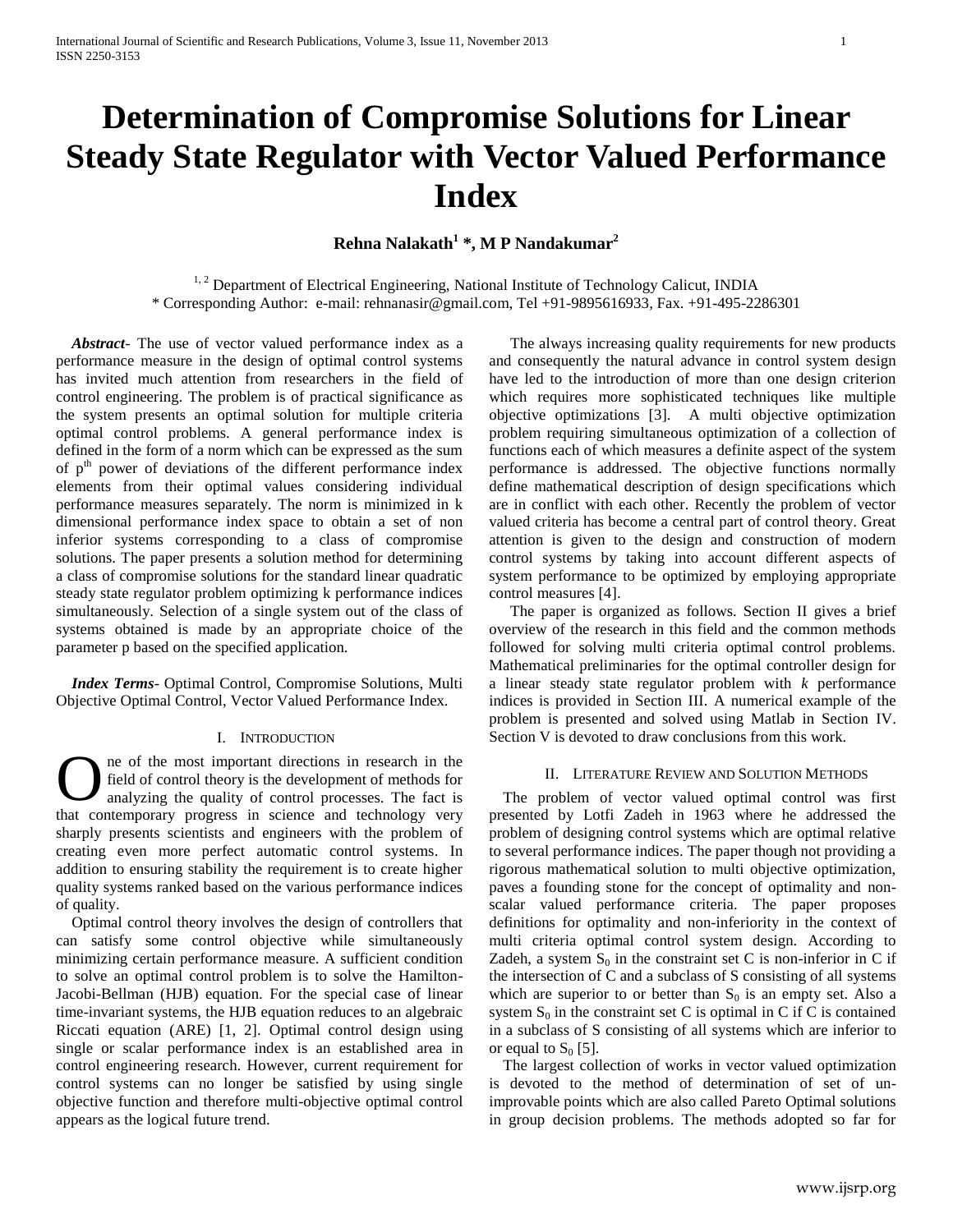solving optimal control problems with vector valued performance index can be summarized as follows [6-8].

### *A. Optimization of a hierarchical sequence of performance indices:*

The method is based on addressing the performance measures specified for the optimal control problem in the order of preference for a particular application. If the performance indices arranged in hierarchical order are represented as  $J_1(x)$ ,  $J_2(x)$ ...  $J_i(x)$  and the solution is determined starting with the scalar performance measure of highest preference. The optimization of the performance measure listed as second in the hierarchical order is then done relative to the solution of the first optimization problem.

A major drawback of this method is that optimization with respect to first performance measure which is of highest preference leads to a unique optimal solution and the problem then reduces to optimization relative to the first performance measure only. The solution hence will be a subclass of the unique solution obtained in the first step.

#### *B. Determination of a set of unimprovable points:*

A point  $x^0$   $\varepsilon$  x is called unimprovable in x relative to J(x), if among all x  $\varepsilon$  x there does not exist a point x<sup>\*</sup> such that  $J_{\alpha}(x^*) \leq$  $J_{\alpha}$  (x<sup>0</sup>),  $\alpha$ = 1, 2, k with one of the inequalities being strict. [5] The problem of determination of unimprovable points is proposed as minimization of a linear form of the components of the vector  $J(x)$  with constant weighing coefficients. It can be shown that the set of unimprovable points are obtained by minimizing the expression  $J = \sum_{i=1}^{k} C_i J_i(u)$  where  $C_i > 0$  is the positive weighing constant and u is the control vector and u ε U is the set of admissible controls.

*C. Methods for determining solution based on one form of compromise or another:*

This method is based on the assumption that the choice of a solution in the multi criteria control problem is confined to the determination of a set of compromise solutions from which a unique optimal solution is chosen based on some heuristic considerations. One such technique employed ensures that the relative decrease in one of several criteria should not exceed the relative increase in the remaining criteria.

 Another approach is to determine an ideal point (utopian point) where all the performance measures have their optimal values and then a norm is introduced in the criteria space. The compromise solution obtained in this method is a Pareto – Optimal solution and ensures the closest approach of the criteria to their optimal values [6].

The problem of computing compromise solutions by simultaneously optimizing the design parameters is presented in [9] as an application of compromise solutions obtained. In this paper the compromise solutions are obtained by simultaneously optimizing a design parameter ζ which appears in the state feedback path as an element of the feedback gain matrix.

#### III. COMPROMISE SOLUTION FOR LINEAR STEADY STATE **REGULATOR**

 The steady state regulator problem with a vector valued performance index is considered. The performance index elements considered are quadratic performance measures with terminal time  $t_f = \infty$ . Let the dynamic system considered be of the form

$$
x = Ax + Bu \tag{3.1}
$$

Where  $x$  is the state vector,  $u$  is the control vector,  $A$  is the  $nXn$ constant state matrix, and B is *nXm* constant control matrix. The initial conditions  $x(0) = x_0$ .

Also consider the cost function of the form

$$
J(x) = \int_{0}^{\infty} \left[ x^T Q x + u^T R u \right] dt
$$
 (3.2)

*where*  $Q \in R^{nXn}$ ,  $R \in R^{nXm}$ 

 $\bullet$ 

Q and R are positive definite state and control weighting matrices respectively. The optimal feedback control problem in case of single scalar performance index is to find the admissible control  $u^*$  so that the cost function  $J(x)$  is minimized. This is obtained by solving the algebraic Riccati equation in (3.3) where *P* is the Riccati matrix to be solved.

$$
PA + Q - PBR^{-1}B^{T}P + A^{T}P = 0
$$
 (3.3)

The problem presented in this paper is to minimize the vector valued performance index given in equation (3.4) expressed in the form of  $p<sup>th</sup>$  power of the sum of deviations of the individual performance measures from their optimal values. [8]

$$
J(u, p) =
$$
  
\n
$$
[\{J_1(u) - J_{10}(u)\} + \{J_2(u) - J_{20}(u)\} + \Lambda \{J_k(u) - J_{k0}(u)\}]^p
$$
 (3.4)  
\nwhere 1 \le p < \infty

The quadratic performance elements  $J_i(u)$  have the form

$$
J_i(u) = \int_0^{\infty} (X^T Q_i X + u^T R_i u) dt,
$$
 (3.5)  
 $i = 1, 2, \dots k$ 

 $J_{i0}(u)$  are the optimal values of the individual performance measures obtained by solving the *k* individual optimization problems.

The vector valued performance index in equation (3.4) is expressed as a linear combination of the performance index elements.

$$
J(u, p) = \left[ \sum_{i=1}^{k} \{ J_i(u) - J_{i0}(u) \}^p \right]
$$
 (3.6)

Equation (3.6) can be rewritten as

$$
J(u, p) = \left[ \sum_{i=1}^{k} \{ J_i(u) - J_{i0}(u) \}^{p-1} \{ J_i(u) - J_{i0}(u) \} \right] (3.7)
$$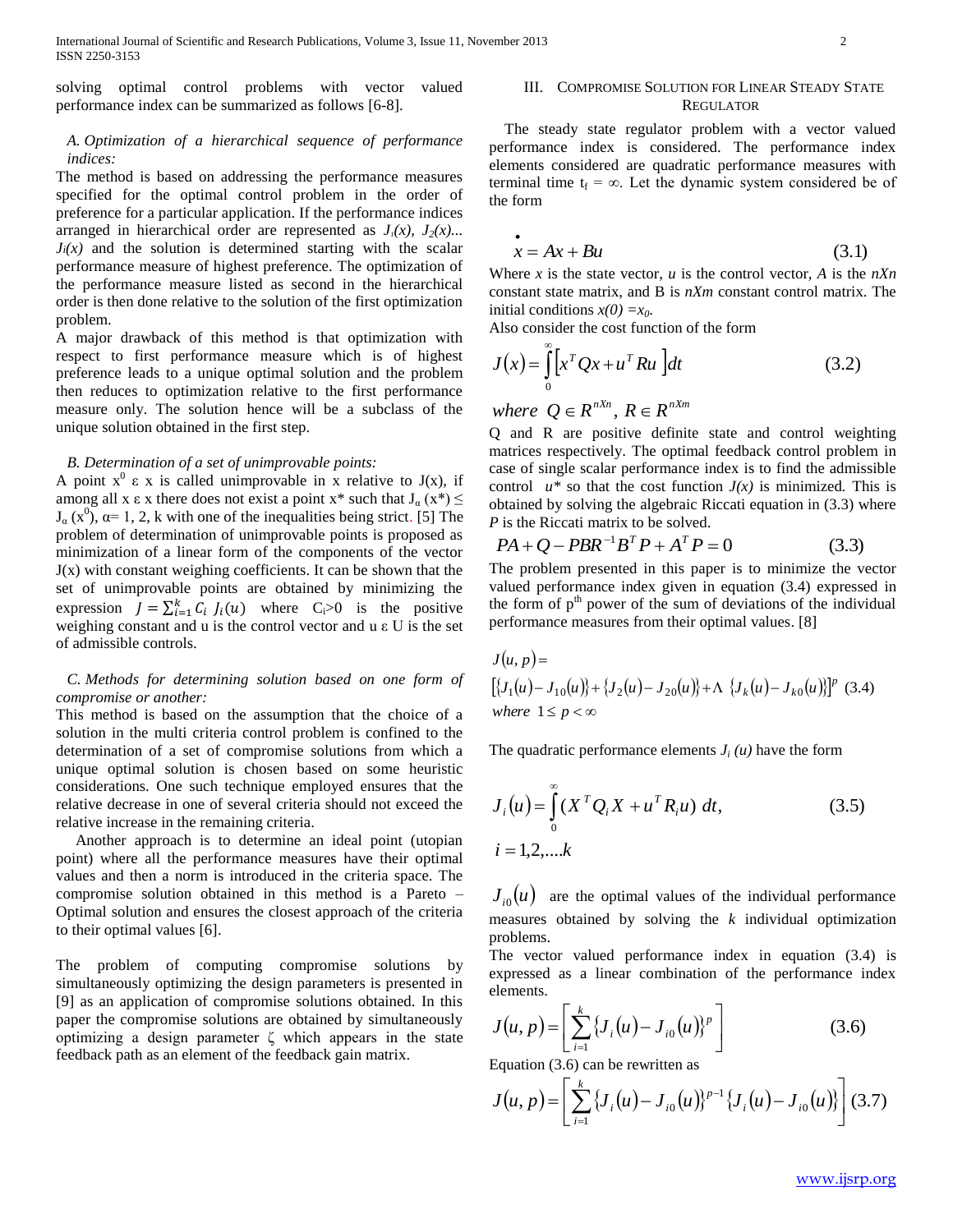International Journal of Scientific and Research Publications, Volume 3, Issue 11, November 2013 3 ISSN 2250-3153

A set of positive quantities  $C_i$  are defined such that

$$
C_i = \{J_i(u) - J_{i0}(u)\}^{p-1}, \quad i = 1, 2, \dots k \tag{3.8}
$$

The performance index J can be now viewed as a function of *u*

and 
$$
C_i
$$
 given in equation (3.9).  
\n
$$
J(u, C) = \sum_{i=1}^{k} C_i \{J_i(u) - J_{i0}(u)\}
$$
\n
$$
C = [C_1, C_2, C_3 \dots C_k]
$$
\n(3.9)

For a set of values of  $C_i$ , the above expression is equivalent to

minimization of  $J(u, C) = \sum_{i=1}^{k} C_i J_i(u)$  $\sum_{i=1}^{\infty} C_i$  $=$ 1 ,

It is convenient to normalize the weighting constants such that

$$
\sum_{i=1}^k C_i = 1; C_i > 0
$$

The set of positive quantities  $C_i$  are modified as

$$
C_i = \frac{\{J_i(u) - J_{i0}(u)\}^{p-1}}{\sum_{j=1}^k \{J_i(u) - J_{i0}(u)\}^{p-1}}
$$
(3.10)

The steady state regulator problem addressed here is an ordinary control problem with vector valued performance index. The solution of the regulator problem is obtained by solving the algebraic Riccati equation given in (3.3) where *P, Q, R* are replaced by equations (3.11-3.13) respectively and *P* is the Riccati matrix to be solved.

$$
P = C_1 P_1 + C_2 P_2 + \Lambda + C_k P_k \tag{3.11}
$$

$$
Q = C_1 Q_1 + C_2 Q_2 + \Lambda + C_k Q_k \tag{3.12}
$$

$$
R = C_1 R_1 + C_2 R_2 + \Lambda + C_k R_k \tag{3.13}
$$

Substituting equations (3.11-3.13) in equation (3.3) and differentiating the expression partially with respect to  $C_1$  yields

$$
AT P1 + P1 A - PBR-1BT P1 + PB \left(\frac{\partial R^{-1}}{\partial C_1}\right) BT P +
$$
  
\nP<sub>1</sub> BR<sup>-1</sup>B<sup>T</sup> P + Q<sub>1</sub> = 0 \t(3.14)

$$
\frac{\partial R^{-1}}{\partial C_1} = \frac{\partial (R^{-1}RR^{-1})}{\partial C_1} = -R^{-1}R_1R^{-1}
$$
(3.15)

*RR C*  $R^{-1}$  +  $\frac{\partial R}{\partial R}$ *C*  $R^{-1}$   $\frac{\partial R}{\partial R}$ *C*  $R^{-1}R\frac{\partial R}{\partial R}$ *C R Since*  $\partial$  $+\frac{\partial}{\partial x}$  $\partial$  $+ R^{-1} \frac{\partial}{\partial x}$  $\partial$  $= R^{-1}R\frac{\partial}{\partial x}$  $\partial$  $\partial R^{-1}$   $\hspace{1em}$   $\hspace{1em}$   $\hspace{1em}$   $\hspace{1em}$   $\hspace{1em}$   $\hspace{1em}$   $\hspace{1em}$   $\hspace{1em}$   $\hspace{1em}$   $\hspace{1em}$   $\hspace{1em}$   $\hspace{1em}$   $\hspace{1em}$   $\hspace{1em}$   $\hspace{1em}$   $\hspace{1em}$   $\hspace{1em}$   $\hspace{1em}$   $\hspace{1em}$   $\hspace{1em}$   $\hspace{1em}$   $\$ 1  $\overline{1}$   $\overline{0}R^{-1}$ 1 1 1  $_{^{1}\mathbf{p}}\partial R^{-1}$ 1 1

and 
$$
\frac{\partial R}{\partial C_1} = R
$$

$$
A^T P_1 + P_1 A - P B R^{-1} B^T P_1 + P B \Big( - R^{-1} R_1 R^{-1} \Big) B^T P +
$$
  
\n
$$
P_1 B R^{-1} B^T P + Q_1 = 0 \tag{3.16}
$$
  
\n
$$
\Big[ A - P B^{-1} B^T B^T P_1 + B \Big[ A - P B^{-1} B^T B \Big]
$$

$$
[A - BR^{-1}B^T P]^T P_1 + P_1 [A - BR^{-1}B^T P] - PBR^{-1}R_1R^{-1}B^T P + Q_1 = 0
$$
 (3.17)

The same procedure is repeated for the 'k' performance measures to yield the k equations given in equation (3.18)

$$
C_i = \{f_i(\mu) - J_{i0}(\mu)\}^{n-1}, \quad i = 1, 2, \dots, k \qquad (3.8)
$$
\n
$$
A^T P_1 + P_1 A - P B R^{-1} B^T P_1 + P B (= R^{-1} R_1 R^{-1} B)^T P_2
$$
\n
$$
P_1 R R^{-1} B^T P_1 Q_1 = 0 \qquad (3.1)
$$
\n
$$
J(\mu, C) = \sum_{i=1}^{k} C_i \{J_i(\mu) - J_{i0}(\mu)\}
$$
\n
$$
= \sum_{i=1}^{k} C_i J_i(\mu) - J_{i0}(\mu) \}
$$
\n
$$
= \sum_{i=1}^{k} C_i J_i(\mu) - J_{i0}(\mu) \}
$$
\n
$$
= \sum_{i=1}^{k} C_i J_i(\mu) - J_{i0}(\mu) \}
$$
\n
$$
= \sum_{i=1}^{k} C_i J_i(\mu) - J_{i0}(\mu) \}
$$
\n
$$
= \sum_{i=1}^{k} C_i J_i(\mu) - J_{i0}(\mu) \}
$$
\n
$$
= \sum_{i=1}^{k} C_i J_i(\mu) - J_{i0}(\mu) \}
$$
\nIt is convenient to normalize the weighting constants such that  
\nminimization of  $J(\mu, C) = \sum_{i=1}^{k} C_i J_i(\mu)$ \nIt is convenient to normalize the weighting constants such that  
\n
$$
= \sum_{i=1}^{k} C_i = 1: C_i > 0
$$
\n
$$
= \sum_{i=1}^{k} C_i J_i(\mu) - J_{i0}(\mu) \Big|_{p-1}
$$
\n
$$
= \sum_{i=1}^{k} C_i J_i(\mu) - J_{i0}(\mu) \Big|_{p-1}
$$
\n
$$
= \sum_{i=1}^{k} C_i J_i(\mu) - J_{i0}(\mu) \Big|_{p-1}
$$
\n
$$
= \sum_{i=1}^{k} C_i J_i(\mu) - J_{i0}(\mu) \Big|_{p-1}
$$
\n
$$
= \sum_{i=1}^{k} C_i J_i(\mu) - J_{i0}(\mu) \Big|_{p-1}
$$
\n
$$
= \sum_{i=1}^{k} C_i J_i(\mu) - J_{i0}(\mu)
$$

The k matrix equations are solved to get the matrices  $P_1$ ,  $P_2$ ,  $P_k$ . Using these matrices the performance index elements are computed using equation (3.18).

$$
J_k(u) = x_0^T P_k x_0 \tag{3.19}
$$

#### IV. NUMERICAL EXAMPLE

Consider the second order linear steady state regulator represented by the following equations.

$$
x_1 = x_2
$$
  
\n
$$
x_2 = -x_1 - 2x_2 + u
$$

Let the initial conditions be  $x_1(0) = -1, x_2(0) = 1$ 

Let the performance index considered be of the form 
$$
\sum_{n=0}^{\infty} a_n
$$

$$
J(x, u) = \int_0^x [x^T Q x + u^T R u] dt
$$

The problem is to minimize the vector valued performance index given as  $J_1$  and  $J_2$  for  $1 \le p < \infty$ .

$$
J(u, p) = [\{J_1(u) - J_{10}(u)\} + \{J_2(u) - J_{20}(u)\}]^p
$$

Where the individual performance indices are  $=\int_{0}^{\infty} [5x_1^2 + 0.01u^2]$  $J_1(x, u) = \int [5x_1^2 + 0.01u^2] dt$ 

$$
J_2(x,u) = \int_{0}^{0} [x_2^2 + 0.01u^2] dt
$$

www.ijsrp.org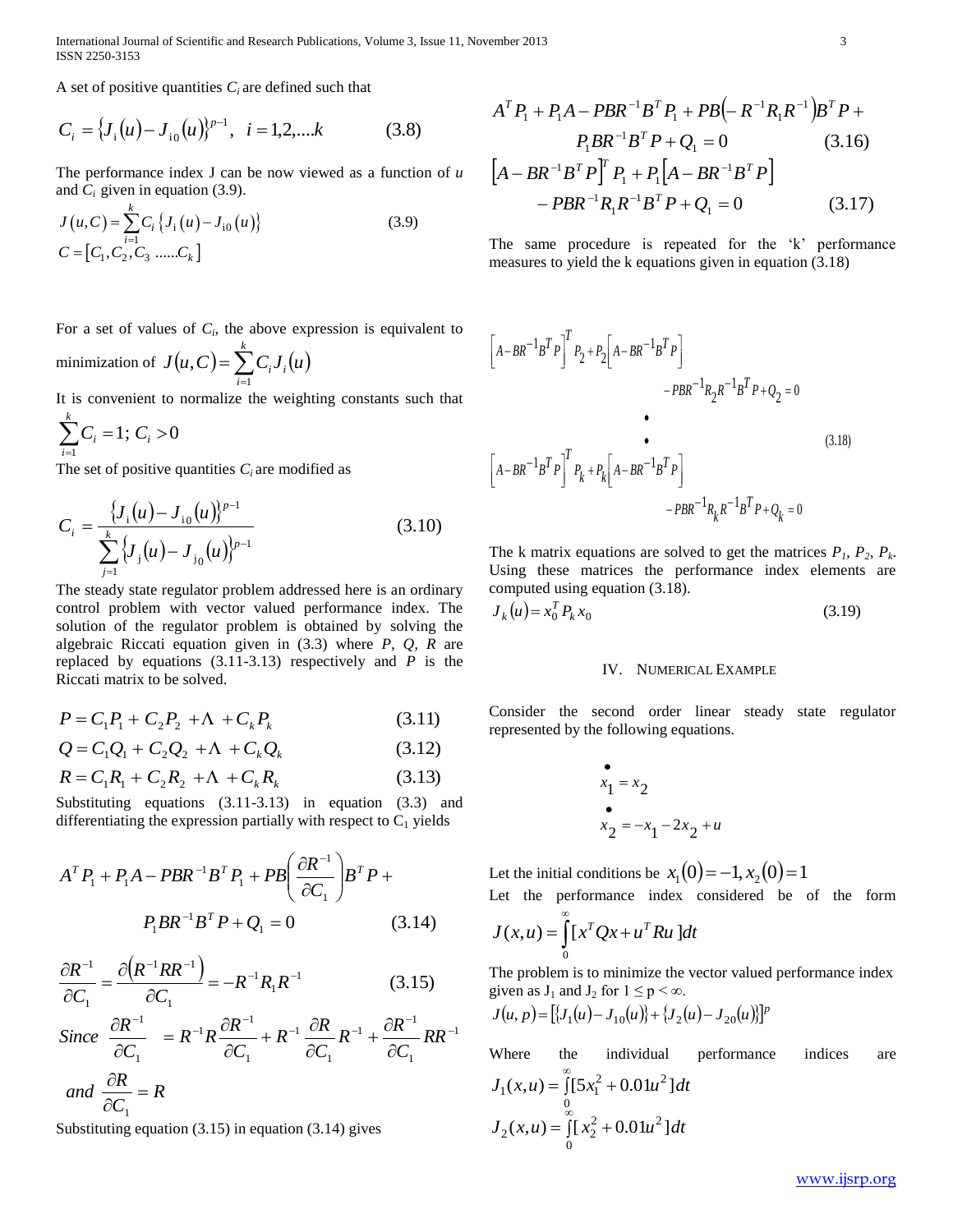The individual optimisation problems are solved and the Riccati matrix P and performance index are obtained as follows

$$
P_{10} = \begin{bmatrix} 1.5107 & 0.2138 \\ 0.2138 & 0.0484 \end{bmatrix}
$$

$$
P_{20} = \begin{bmatrix} 0.0820 & 0.0000 \\ 0.0000 & 0.0820 \end{bmatrix}
$$

$$
J_{10} = 1.1314; J_{20} = 0.1640
$$

The iterative procedure for the computation of weighing constant  $C_i$  is started with an initial guess of  $C_1$ ,  $C_2 = 0.5$  and  $p=1$ . The matrices Q and R takes the values

$$
Q = C_1 Q_1 + C_2 Q_2 = \begin{bmatrix} 5C_1 & 0 \\ 0 & C_2 \end{bmatrix}
$$
  

$$
R = C_1 R_1 + C_2 R_2 = [0.01(C_1 + C_2)]
$$

Using these matrices the combined algebraic Riccati equation given in equation (3.3) is solved by Eigen vector method and the combined Ricatti matrix P is obtained as follows.

$$
P = \begin{bmatrix} 2.8586 & 0.2969 \\ 0.2969 & 0.1430 \end{bmatrix}
$$

With the value of matrix P and substituting in equations (3.16, 3.17) the individual algebraic Riccati equations are solved to obtain  $P_1$  and  $P_2$  as follows.

$$
P_1 = \begin{bmatrix} 1.8548 & 0.2273 \\ 0.2273 & 0.0528 \end{bmatrix}
$$

$$
P_2 = \begin{bmatrix} 1.0039 & 0.0695 \\ 0.0695 & 0.0902 \end{bmatrix}
$$

$$
J_1 = 1.4529; J_2 = 0.9550
$$

The calculations are carried out for values of p from 1 to 10 using Matlab and the results are tabulated below in Table 1.

| p  | C <sub>1</sub> | C <sub>2</sub> | J <sub>1</sub> | $_{\rm J2}$ |
|----|----------------|----------------|----------------|-------------|
|    | 1              | $\Omega$       | 1.1314         | 1.919       |
|    | 0              | 1              | 5.0514         | 0.1640      |
| 1  | 0.5            | 0.5            | 1.4529         | 0.9550      |
| 2  | 0.4124         | 0.5876         | 1.5996         | 0.8326      |
| 3  | 0.3904         | 0.6096         | 1.6431         | 0.8034      |
| 4  | 0.3806         | 0.6194         | 1.6640         | 0.7901      |
| 5  | 0.3751         | 0.6249         | 1.6762         | 0.7829      |
| 6  | 0.3715         | 0.6285         | 1.6843         | 0.7781      |
| 7  | 0.3690         | 0.6310         | 1.6900         | 0.7748      |
| 8  | 0.3672         | 0.6328         | 1.6942         | 0.7723      |
| 9  | 0.3658         | 0.6342         | 1.6975         | 0.7704      |
| 10 | 0.3646         | 0.6354         | 1.7001         | 0.7689      |

**Table 1**. Compromise solutions

0 0.5 1 1.5 2 2.5 3 3.5 4 4.5 5 5.5 0  $\theta$ .  $0.4 \vdash$  $0.6 0.8 -$ 1 H 1.2  $1.4 \Box$ 1.6 1.8  $^2$ r Performance measure J1 Performance measure J1 Performance measure J1 Performance measure J1 Performance measure J1 Performance measure J1 Performance measure J1 Performance measure J1 Performance measure J1 Performance me

**Figure 1.** Compromise Solutions

#### V. CONCLUSIONS

 The paper presents a method for finding out compromise solutions for vector valued performance criteria. The method is based on the minimization of a specific norm out of a set of norms in the *k* dimensional performance index space. This is equivalent to minimization of a linear combination of *k* performance measures with constant weighing coefficients which is evaluated using an iterative procedure. The choice of the parameter p is made so as to meet a particular design specification for a specified application. The solution method presented is flexible since the choice of parameter *p* can be done depending on the application.

 The linear steady state regulator problem with two performance indices is considered in the numerical example. The compromise solutions are obtained and tabulated for values of p varying from 1 to 10.Each point in the two dimensional performance index space is a solution for the problem based on one form of compromise or the other. The curve in the above figure is the locus of non inferior solutions which forms the boundary of the region of admissible controls. The method can be applied to practical systems to obtain solution for multiple criteria optimal control problems.

#### **REFERENCES**

- [1.] D. E. Kirk, Optimal Control Theory, Englewood Cliffs, NJ: Prentice Hall,1970.
- [2.] D S Naidu, Optimal Control Systems, CRC Press, NewYork, 2003.
- [3.] Essameddin Badreddin and Adrian Gambier, Multi-objective Optimal Control: An Overview. 16th IEEE International Conference on Control Applications, Part of IEEE Multi Conference on Systems and Control, Singapore, 1-3 October 2007.
- [4.] Adrian Gambier and Meike Jipp, Multi-objective Optimal Control: An Introduction, Proceedings of the Asian Control Conference (ASCC-2011), Taiwan, May 15-18, 2011.
- [5.] Zadeh L .A., Optimality and Non Scalar Valued Performance Criteria, IEEE Transactions on Automatic Control, Volume AC-8, No. 1, pp 59-60, January 1963.
- [6.] Salukvadze M E., Vector Valued Optimisation Problems in Control Theory, Academic Press, New York, 1979.
- [7.] Nandakumar M P. and B Sarkar, On a Class of Compromise Solutions for Vector Valued Optimal Control Problems, Proceedings of 9th National Systems Conference (NSC – 85), Allahabad, 1985.